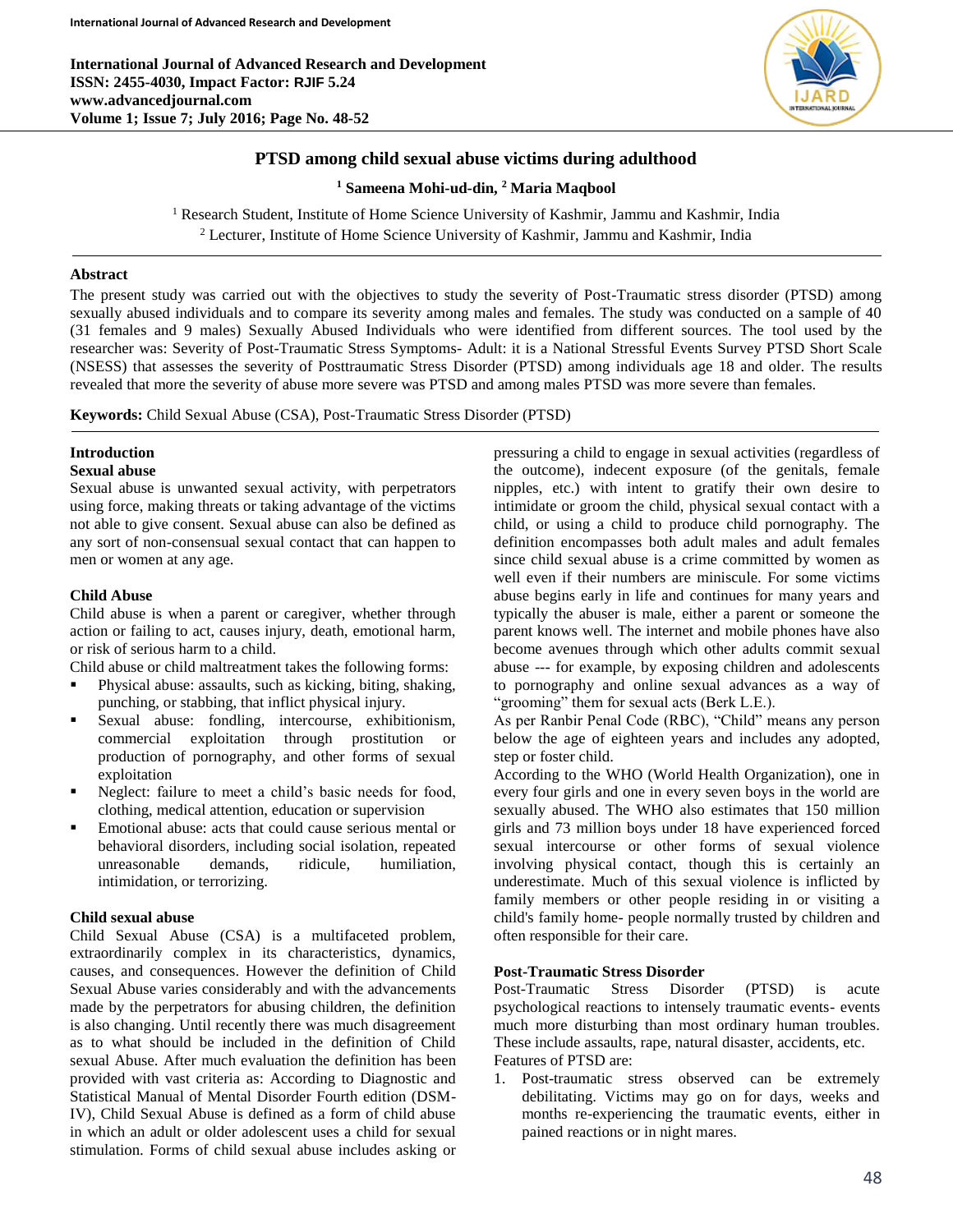- 2. Victims of PTSD show a diminished responsiveness to their present surrounding, a sort of emotional anesthesia.
- 3. Some typical symptoms of PTSD include physical symptoms like insomnia, decreased sex drive, and heightened sensitivity to sound. Psychologically they suffer from depression, anxiety, and intense irritability, exploding over the slightest frustration.
- 4. PTSD also leads to memory disturbances.

## **Literature Review**

Fang and Tarui (2006)  $[5]$  conducted a longitudinal study on adolescents in a high school to study the effects of three forms of maltreatment (i.e., neglect, physical abuse and sexual abuse). The study indicated that the neglect, sexual and physical abuse were negatively associated with high school graduation.

Finkelhor (2009)<sup>[6]</sup> conducted a study on The Prevention of Childhood Sexual Abuse and findings revealed that no strong scientific evidences points as yet in the direction of one strategy or program to prevent sexual abuse

Firdosi and Margoob  $(2006)$ <sup>[7]</sup> conducted a study on varying clinical presentation in victims of sexual traumatization. Most common effects are PTSD with variable associated symptoms of depression, suicidal attempts, psychotic features and obsessive compulsive behaviors.

Hall and Hall  $(2011)$  [8] studied The Long Term Effects of Childhood Sexual Abuse that included counseling implications. Childhood sexual abuse have been correlated with higher levels of depression, guilt, shame, self-blame, eating disorders, somatic concerns, anxiety, dissociative patterns, repression, denial, sexual problems, and relationship problems.

Lazenbatt  $(2010)$ <sup>[9]</sup> studied the impact of abuse and neglect on the health and mental health of children and young people. The experience of maltreatment (physical, emotional, sexual and neglect) can have a major long-term effects on all aspects of a child's overall health. Depression, severe anxiety, panic attacks, and Post-traumatic Stress Disorder (PTSD), substance abuse, eating disorders, self-injurious behaviors, anger and aggression, sexual symptoms and age inappropriate sexual behavior are the most common short term and long term mental health consequences of abuse.

Margoob and Hussainet al. (2006)<sup>[7-11]</sup> studied adult life consequences of childhood sexual abuse to prepare a case report, it was found that the victims experienced trauma between the ages of 4-12 years. The commonest manifestations were anxiety, depression, dissociation, somatization and obsessive traits. In most of the cases the perpetrators were relatives.

Putnam conducted a ten year update research review in 2000 to provide clinicians with information on prevalence, risk factors, outcomes, treatment, and prevention of child sexual abuse (CSA). A range of symptoms and disorder has been associated with CSA, but depression in adults and sexualized

behaviors in children are the most-documented outcomes.

### **Objectives of the Study**

- To study and assess the severity of PTSD (Post-Traumatic Stress Disorder) among sexually abused individuals.
- To compare the severity of Post-Traumatic Stress Disorder (PTSD) among males and females.

### **Sample**

The study was conducted on a sample of 40 (31 females and 9 males) Sexually Abused Individuals who were identified from different sources. The breakup of the sample is as under:

| Group   | <b>Number</b> | <b>Total</b> |
|---------|---------------|--------------|
| Males   | ገባ            | ገባ           |
| Females |               |              |
| Total   |               |              |

# **Tool**

Following tool was used for present study:

- 1. Severity of Post-Traumatic Stress Symptoms- Adult: it is a National Stressful Events Survey PTSD Short Scale (NSESS) and is a 9-item measure that assesses the severity of Posttraumatic Stress Disorder in individuals age 18 and older following an extremely stressful event or experience. The 9-items measured in the scale are:
	- Experiencing Flashbacks
	- Feeling emotionally upset
	- Trying to avoid negative thoughts and feelings
	- Blaming oneself or another person for stressful event
	- Having negative emotional state
	- Losing interest in activities
	- Being alert for dangers
	- Feeling Jumpy on hearing unexpected noise
	- Experiencing irritability or anger

Each item on scale is rated on a 5-point scale (0=Not at all,  $1=$  A little bit,  $2=$  Moderately,  $3=$  Quite a bit, and  $4=$ Extremely). The score can range from 0-36 with highest score indicating greater severity of Post-Traumatic Stress Disorder. The average total score is calculated by dividing the raw score by number of items in the measure (i.e.,9).

### **Procedure**

In order to collect the information the researcher employed the judgment sampling technique. The investigator visited many psychiatrists to collect sample and also investigated around her surrounding people in district Srinagar. The investigator administered National Stressful Events Survey PTSD Short Scale (NSESS) over 40 samples (9 males and 31 females) that were of different age and from different backgrounds.

#### **Analysis and Interpretation of Results**

**Table 1:** Experiencing Flashbacks

| Number of respondents | Not at all | A little bit | Moderately | Ouite a bit | <b>Extremely</b> | <b>Total</b> |
|-----------------------|------------|--------------|------------|-------------|------------------|--------------|
| 40                    | '.5%       | 22.5%        | 22.5%      | 5%          | . 2.5%           | 00%          |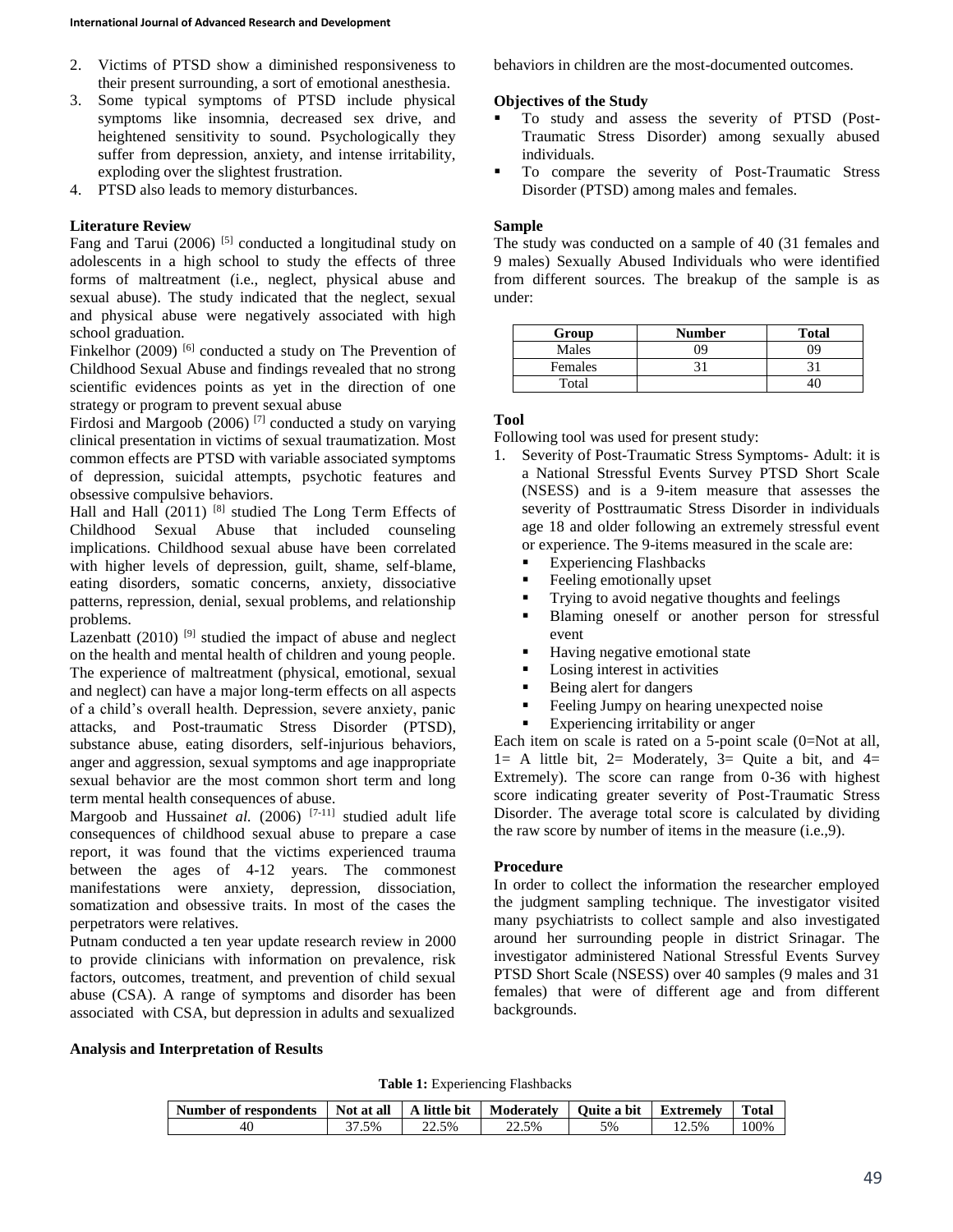The above table shows that most of the respondents i.e., (37.5%) were not experiencing flashbacks at all. Equal number of respondents i.e. (22.5%) were having flashbacks

little bit and moderately. Least number of respondents i.e. only (5%) experienced flashbacks quite a bit. Whereas (12.5%) respondents experienced flashbacks extremely.

|  | Table 2: Feeling Emotionally Upset |  |
|--|------------------------------------|--|
|  |                                    |  |

| Number of respondents | Not at all | A little bit | Moderately | Ouite a bit | Extremelv | <b>Total</b> |
|-----------------------|------------|--------------|------------|-------------|-----------|--------------|
| 40                    | 20%        | 30%          | 5%         | 15%         | 20%       | 00%          |

The above table reveals that (20%) respondents were not emotionally upset at all. Whereas (30%) respondents were little bit upset. Equal number of respondents i.e. (15%) were disturbed emotionally quite a bit and moderately. While as (20%) respondents were extremely upset.

| Table 3: Trying to avoid negative thoughts and feelings |  |  |  |
|---------------------------------------------------------|--|--|--|
|                                                         |  |  |  |

| Number of respondents | Not at all | A little bit   | Moderately | Ouite a bit | <b>Extremely</b> | Total |
|-----------------------|------------|----------------|------------|-------------|------------------|-------|
| 40                    | .5%        | . <i>4</i> .5% | . 2.5%     | 5%          | 40%              | 100%  |

The above table shows that (17.5%) respondents did not try to avoid negative thoughts and feelings. Equal number of respondents i.e. (12.5%) tried a little bit and moderately to avoid negative feelings and thoughts. While as (17.5%) respondents tried to avoid negative thoughts and feelings quite a bit. Highest number of respondents i.e. (40%) tried to avoid negative thoughts and feelings extremely.

| Table 4: Blaming oneself or another person for stressful event |  |
|----------------------------------------------------------------|--|
|----------------------------------------------------------------|--|

| Number of respondents | Not at all | A little bit | Moderately | Ouite a bit | Extremely | <b>Total</b> |
|-----------------------|------------|--------------|------------|-------------|-----------|--------------|
| 40                    | 27.5%      | .5%          | .5%<br>, i | '.5%        | .0%       | $00\%$       |

The above table reveals that (27.5%) respondents did not blame themselves or other for stressful event. Equal number of respondents i.e. (27.5%) blamed a little bit and moderately either to oneself or others for stressful event. Least number of respondents i.e. (7.5%) and (10%) blamed quite a bit and extremely to oneself or others for stressful event respectively.

Table 5: Having negative emotional state

| Number of respondents | Not at all | A little bit | Moderately | Ouite a bit | <b>Extremely</b> | <b>Total</b> |
|-----------------------|------------|--------------|------------|-------------|------------------|--------------|
| 40                    | .5%        | 32.5%        | 22.5%      | .0%         | 5 <sub>%</sub>   | $00\%$       |

The above table shows that (17.5%) did not have negative emotional state at all. Highest number of respondents i.e. (32.5%) had little bit negative emotional state. While as

(22.5%) had moderate negative emotional state. Least number of respondents i.e. (10%) and (17.5%) had quite a bit and extremely negative state respectively.

| Number of respondents | Not at all | A little bit | Moderately | Ouite a bit | <b>Extremely</b> | Total |
|-----------------------|------------|--------------|------------|-------------|------------------|-------|
| 40                    | 42.5%      | 20%          | 25%        | 2.5%        | 10%              | 00%   |

The above table shows that highest number of respondents i.e. (42.5%) had not lost interest in activities they used to do before. While as (20%) and (25%) respondents had lost interest a little bit and moderately in activities they enjoyed before. Least number of respondents i.e. (2.5%) had got affected quite a bit. Whereas (10%) respondents had extremely lost interest in activities they used to do before.

**Table 7:** Being alert for dangers

| Number of respondents | Not at all | A little bit | Moderately | Ouite a bit | <b>Extremely</b> | <b>Total</b> |
|-----------------------|------------|--------------|------------|-------------|------------------|--------------|
| 40                    | 27.5%      | 22.5%        | 22.5%      | 5%          | 22.5%            | 00%          |

The above table shows that (27.5%) were not alert for dangers at all. Equal number of respondents i.e. (22.5%) were little bit and moderately alert. Least number of respondents i.e. (5%) was alert quite a bit. While as (22.5%) respondents were extremely alert for dangers.

**Table 8:** Feeling jumpy on hearing unexpected noise

| Number of respondents | Not at all | A little bit | Moderately | Ouite a bit | Extremely | Total |
|-----------------------|------------|--------------|------------|-------------|-----------|-------|
| 40.                   | 30%        | 20%          | 20%        | 5%،         | 15%       | 00%   |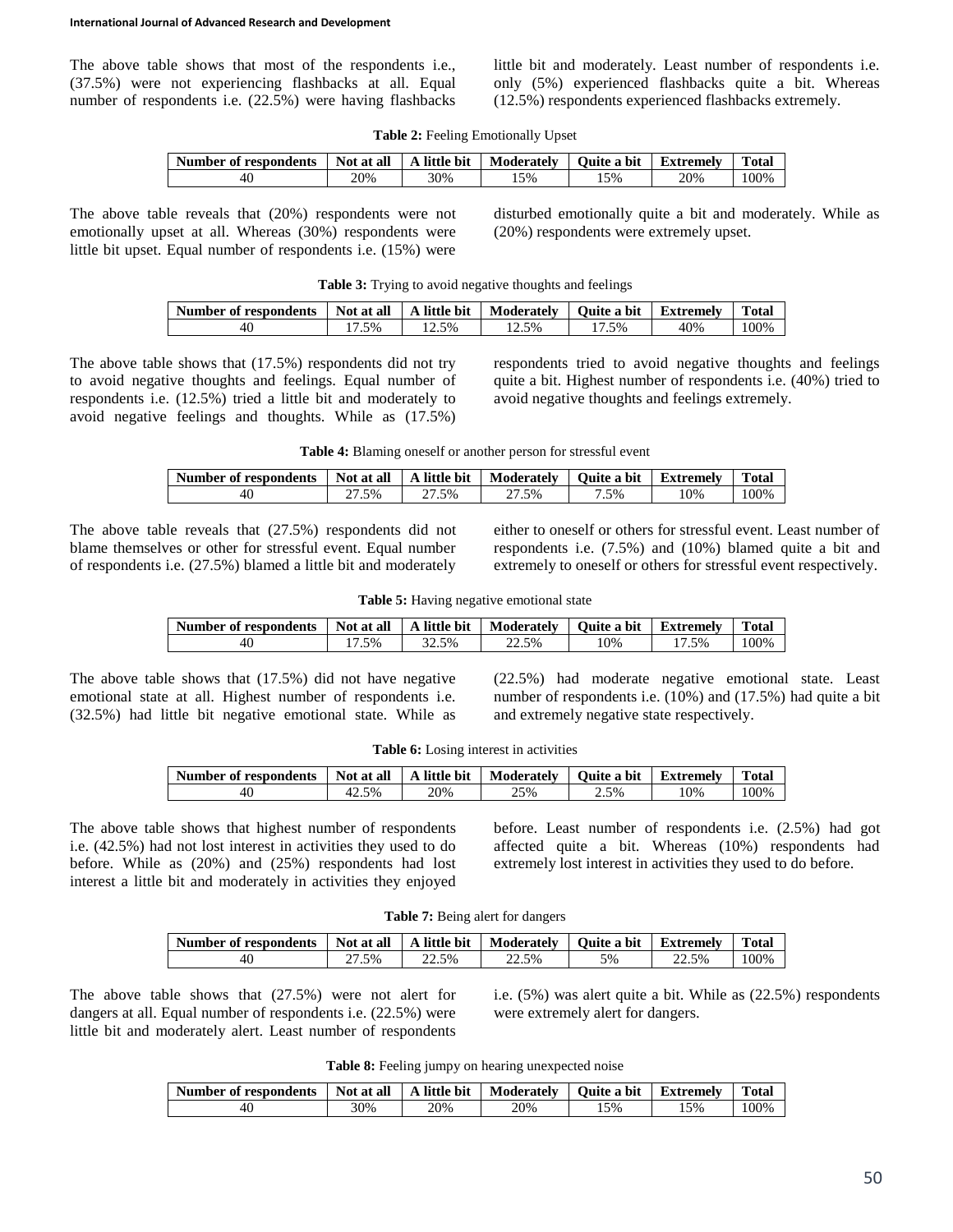The above table reveals that equal number of respondents i.e. (20%) felt jumpy a little bit and moderately on hearing unexpected noise. Highest number of respondents i.e. (30%) did not feel jumpy while as equal number of respondents i.e. (15%) felt jumpy quite a bit and extremely on hearing unexpected noise, respectively.

|  |  |  |  | Table 9: Experiencing Irritability or Anger |
|--|--|--|--|---------------------------------------------|
|--|--|--|--|---------------------------------------------|

| Number of respondents | Not at all | little bit<br>$\lambda$ | Moderately | <b>Ouite a bit</b> | Extremely | <b>Total</b> |
|-----------------------|------------|-------------------------|------------|--------------------|-----------|--------------|
| 40                    | 32.5%      | 22.5%                   | $5\%$      | 20%                | 20%       | 00%          |

The above table shows that the highest number of respondents i.e. (32.5%) did not become angry at all. While as (22.5%) respondents experience irritability and anger little bit. Least number of respondents i.e. (5%) experienced anger moderately. While as equal number of respondents i.e. (20%) became quite a bit and extremely angry or irritable

| Number of respondents   Gender |                 | Mild | Moderate | <b>Severe</b> | I Total |
|--------------------------------|-----------------|------|----------|---------------|---------|
|                                | Males $155.6\%$ |      | Nil      | 44.4% 100%    |         |

The above table shows that (55.6%) male respondents had mild Post Traumatic Stress Disorder (PTSD) while as none of the respondent i.e., (0%) had mild PTSD. The table further

depicts that (44.4%) respondents had severe Post Traumatic Stress Disorder (PTSD).

| <b>Table 11:</b> level of PTSD among females |  |  |  |  |
|----------------------------------------------|--|--|--|--|
|----------------------------------------------|--|--|--|--|

| Number of respondents   Gender |         | Mild        | Moderate | <b>Severe</b> | <b>Total</b> |
|--------------------------------|---------|-------------|----------|---------------|--------------|
|                                | Females | $1,54.85\%$ | 12.9%    | 32.25%        | $100\%$      |

The above table shows that most of the female respondents i.e., (54.85%) had mild Post Traumatic Stress Disorder (PTSD). The moderate level of PTSD was found among (12.9%) female respondents.The above table also depicts (32.25%) female respondents were having severe PTSD.

|  |  | Table 12: Comparison of PTSD among males and females |  |  |
|--|--|------------------------------------------------------|--|--|
|--|--|------------------------------------------------------|--|--|

| Number of respondents | Gender  | Mild   | Moderate | <b>Severe</b> | <b>Total</b> |
|-----------------------|---------|--------|----------|---------------|--------------|
| ŋ9                    | Males   | 55.6%  | Nil      | 44.4%         | 100%         |
|                       | Females | 54.85% | 12.9%    | 32.25%        | 100%         |

The above table shows that (55.6%) male respondents had mild Post Traumatic Stress Disorder (PTSD) while as (44.4%) male respondents experienced severe PTSD. The moderate level of PTSD was found more in females i.e., (12.9%) as compared to males who did not show the moderate degree of PTSD at all i.e., (0%). While as (32.25%) female respondents were having severe Post Traumatic Stress Disorder. Overall it was seen that severity of Post-Traumatic Stress Disorder was more in males i.e. (44.4%) than females i.e. (32.25%).

### **Major Findings**

- Findings revealed that most of the respondents i.e., (37.5%) did not experience flashbacks of the traumatic events at all, whereas (12.5%) respondents were experiencing flashbacks extremely.
- It was found that (20%) respondents were not emotionally upset whereas same number of respondents i.e. (20%) was extremely upset after the traumatic episode.
- **Most of the respondents i.e.** (40%) tried to avoid negative thoughts and feelings extremely while as only (17.5) did not try to avoid negative thoughts. Further (42.5%) either tried a little bit or moderately to avoid negative thoughts and feelings
- For the traumatic episode,  $(17.5%)$  respondents blamed oneself or others while as rest i.e. (82.5%) either blamed

moderately or did not blame at all.

- It was found that  $(32.5%)$  respondents had little bit negative emotional state while as (50%) had moderate to extremely negative emotional state.
- Number of respondents who had not lost interest in daily activities they used to do or enjoy before was (42.5%) while as (57.5%) either had lost interest moderately or extremely.
- As far as being alert for dangers are considered only (27.5%) were not alert for dangers while as (47%) were moderately to extremely alert for dangers.
- It was found that (32.5%) respondents had little bit negative emotional state while as (50%) had moderate to extremely negative emotional state.
- Highest number of respondents i.e. (30%) did not feel jumpy on hearing unexpected noise while as (50%) were either moderately alert or extremely alert.
- After the traumatic episode (45%) respondents felt angry moderately to extremely and rest i.e. (55%) either did not became angry or only little bit.
- Majority number of male respondents i.e., (55.6%) showed mild Post Traumatic Stress Disorder (PTSD) while as none of the respondent i.e., (0%) had mild PTSD.
- Less than half of male respondents i.e.,  $(44.4\%)$ respondents depicted severe Post Traumatic Stress Disorder (PTSD).